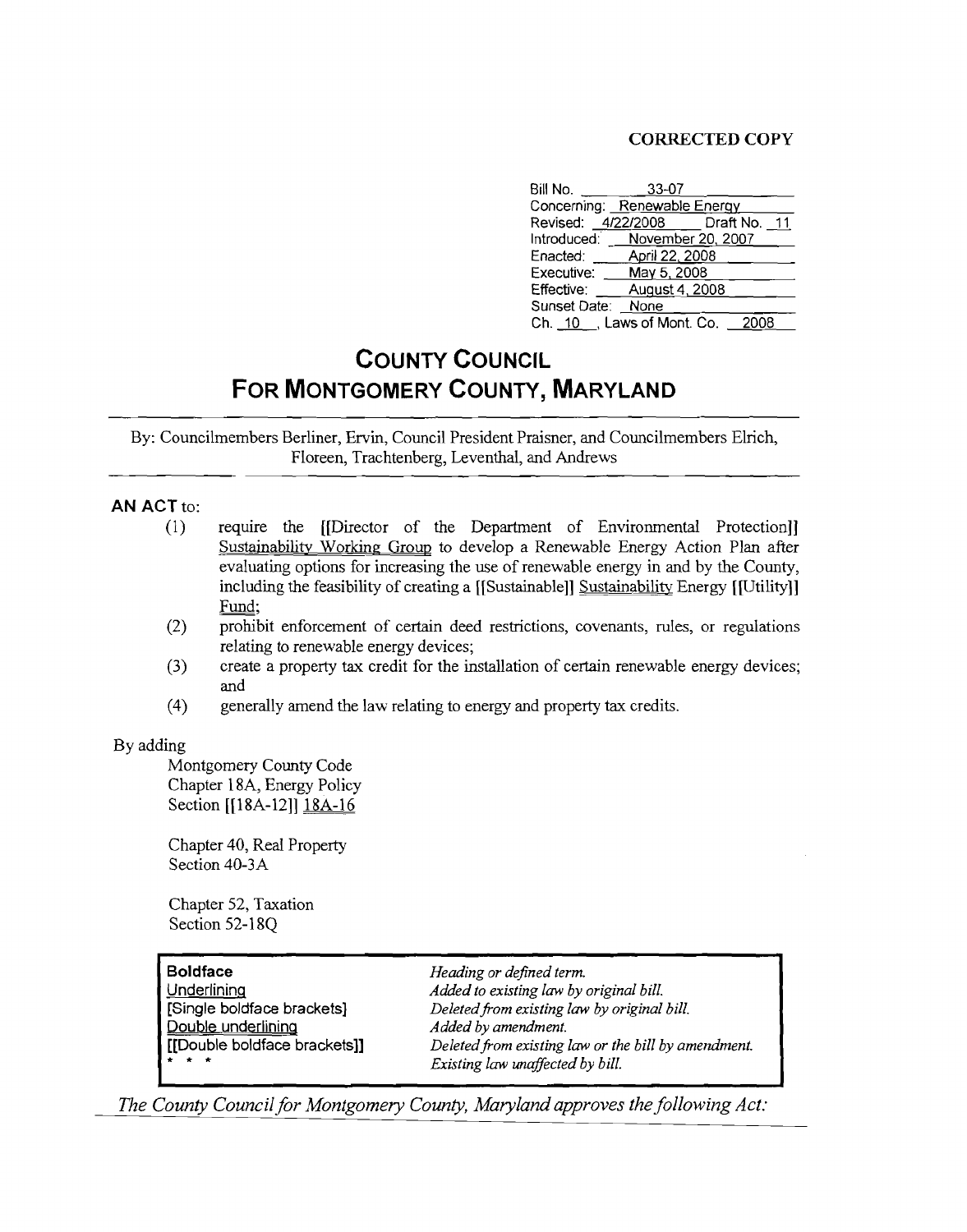| 1              | Sec. 1. Section 18A-12, Section 40-3A, and Section 52-18Q are added as |                                                                             |                                                                             |  |  |
|----------------|------------------------------------------------------------------------|-----------------------------------------------------------------------------|-----------------------------------------------------------------------------|--|--|
| $\overline{2}$ | follows:                                                               |                                                                             |                                                                             |  |  |
| 3              |                                                                        |                                                                             | [[18A-12]] 18A-16. Renewable Energy Action Plan.                            |  |  |
| 4              | (a)                                                                    | <i>Definitions</i> . In this Section, the following words have the meanings |                                                                             |  |  |
| 5              |                                                                        | indicated:                                                                  |                                                                             |  |  |
| 6              |                                                                        |                                                                             | "Department" means the Department of Environmental Protection.              |  |  |
| 7              |                                                                        |                                                                             | "Director" means the Director of the Department or the Director's           |  |  |
| 8              |                                                                        | designee.                                                                   |                                                                             |  |  |
| 9              |                                                                        |                                                                             | <i>"Renewable energy"</i> means the following energy sources or technology: |  |  |
| 10             |                                                                        | $\Omega$                                                                    | solar;                                                                      |  |  |
| 11             |                                                                        | (2)                                                                         | wind;                                                                       |  |  |
| 12             |                                                                        | $\left( \underline{3} \right)$                                              | geothermal;                                                                 |  |  |
| 13             |                                                                        | $\left(4\right)$                                                            | tidal;                                                                      |  |  |
| .4             |                                                                        | (5)                                                                         | methane from anaerobic decomposition of organic materials in a              |  |  |
| 15             |                                                                        |                                                                             | <u>landfill or wastewater treatment plant; and</u>                          |  |  |
| 16             |                                                                        | $\circ$                                                                     | any other energy source or technology which the Director finds is           |  |  |
| 17             |                                                                        |                                                                             | derived<br><u>from natural processes that do not involve the</u>            |  |  |
| 18             |                                                                        |                                                                             | consumption of exhaustible resources.                                       |  |  |
| 19             |                                                                        | "[[Sustainable Energy Utility]] Sustainability Energy Fund" means a         |                                                                             |  |  |
| 20             |                                                                        |                                                                             | non-profit organization which:                                              |  |  |
| 21             |                                                                        |                                                                             | (1) develops end-user markets for products and services relating to         |  |  |
| 22             |                                                                        |                                                                             | energy efficiency and renewable energy; and                                 |  |  |
| 23             |                                                                        | (2)                                                                         | serves as a point-of-contact for end-users to obtain information            |  |  |
| 24             |                                                                        |                                                                             | about products and services relating to energy efficiency and               |  |  |
| 25             |                                                                        |                                                                             | <u>renewable</u> energy.                                                    |  |  |
| 26             |                                                                        |                                                                             | "Sustainability Working Group" means the Group defined in Section           |  |  |
| 7              |                                                                        | <u>18A-13.</u>                                                              |                                                                             |  |  |

 $\sim 10^6$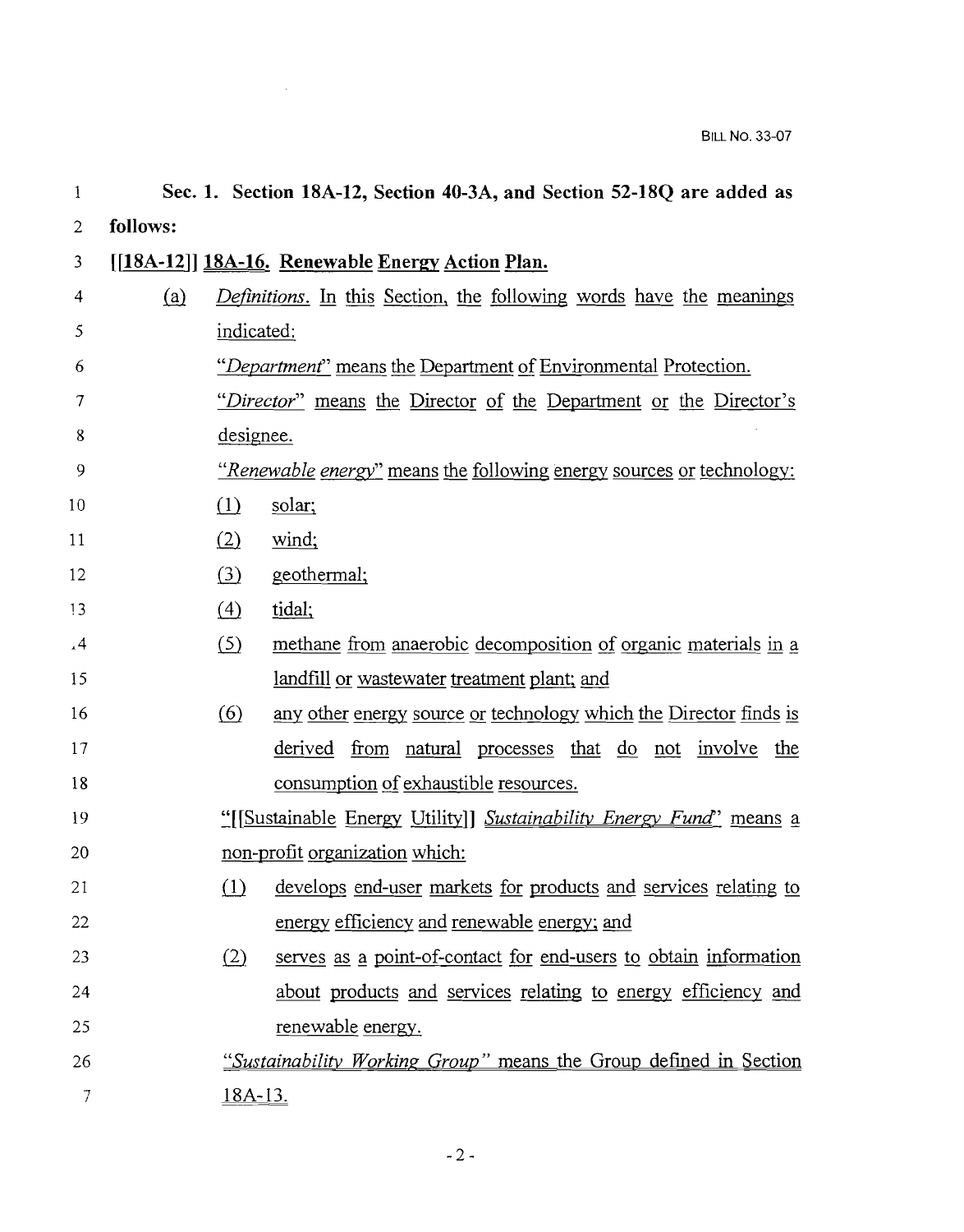| 28      | (b)       | <i>Study</i> . The [[Director]] Sustainability Working Group must prepare a    |  |  |  |  |
|---------|-----------|--------------------------------------------------------------------------------|--|--|--|--|
| 29      |           | <u>Renewable Energy Action Plan after evaluating the costs and benefits of</u> |  |  |  |  |
| 30      |           | options to increase renewable energy use in and by the County,                 |  |  |  |  |
| 31      |           | including the feasibility of creating a [[Sustainable Energy Utility]]         |  |  |  |  |
| 32      |           | Sustainability Energy Fund.                                                    |  |  |  |  |
| 33      | (c)       | <i>Initial report</i> . The [[Director]] Sustainability Working Group must     |  |  |  |  |
| 34      |           | submit a report to the County Executive and County Council by [[July           |  |  |  |  |
| 35      |           | 1, 2008]] January 15, 2009 that identifies the components of the               |  |  |  |  |
| 36      |           | Renewable Energy Action Plan.                                                  |  |  |  |  |
| 37      | (d)       | Energy work program. The County Executive's energy work program,               |  |  |  |  |
| 38      |           | required by Section 18A-2, must identify any action necessary to               |  |  |  |  |
| 39      |           | implement the Renewable Energy Action Plan.                                    |  |  |  |  |
| $^4$ () | $40-3A$ . | Renewable energy devices.                                                      |  |  |  |  |
|         |           |                                                                                |  |  |  |  |
| $+1$    | (a)       | <i>Definitions.</i> In this Section, the following words have the meanings     |  |  |  |  |
| 42      |           | indicated:                                                                     |  |  |  |  |
| 43      |           | <i>"Renewable energy"</i> means the following energy sources or technology:    |  |  |  |  |
| 44      |           | (1)<br>solar;                                                                  |  |  |  |  |
| 45      |           | (2)<br>$wind$ ; and                                                            |  |  |  |  |
| 46      |           | geothermal.<br>(3)                                                             |  |  |  |  |
| 47      |           | <u>"Renewable energy device" means a device that:</u>                          |  |  |  |  |
| 48      |           | (1) creates, converts, or actively uses renewable energy; and                  |  |  |  |  |
| 49      |           | (2)<br>meets safety and performance standards set by a nationally              |  |  |  |  |
| 50      |           | recognized testing laboratory for that kind of device.                         |  |  |  |  |
| 51      |           | "Owner of any building" includes a unit owner in a condominium, a lot          |  |  |  |  |
| 52      |           | owner in a homeowner's association, and a shareholder in a cooperative         |  |  |  |  |
| 53      |           | housing corporation.                                                           |  |  |  |  |

 $\sim 10^{-1}$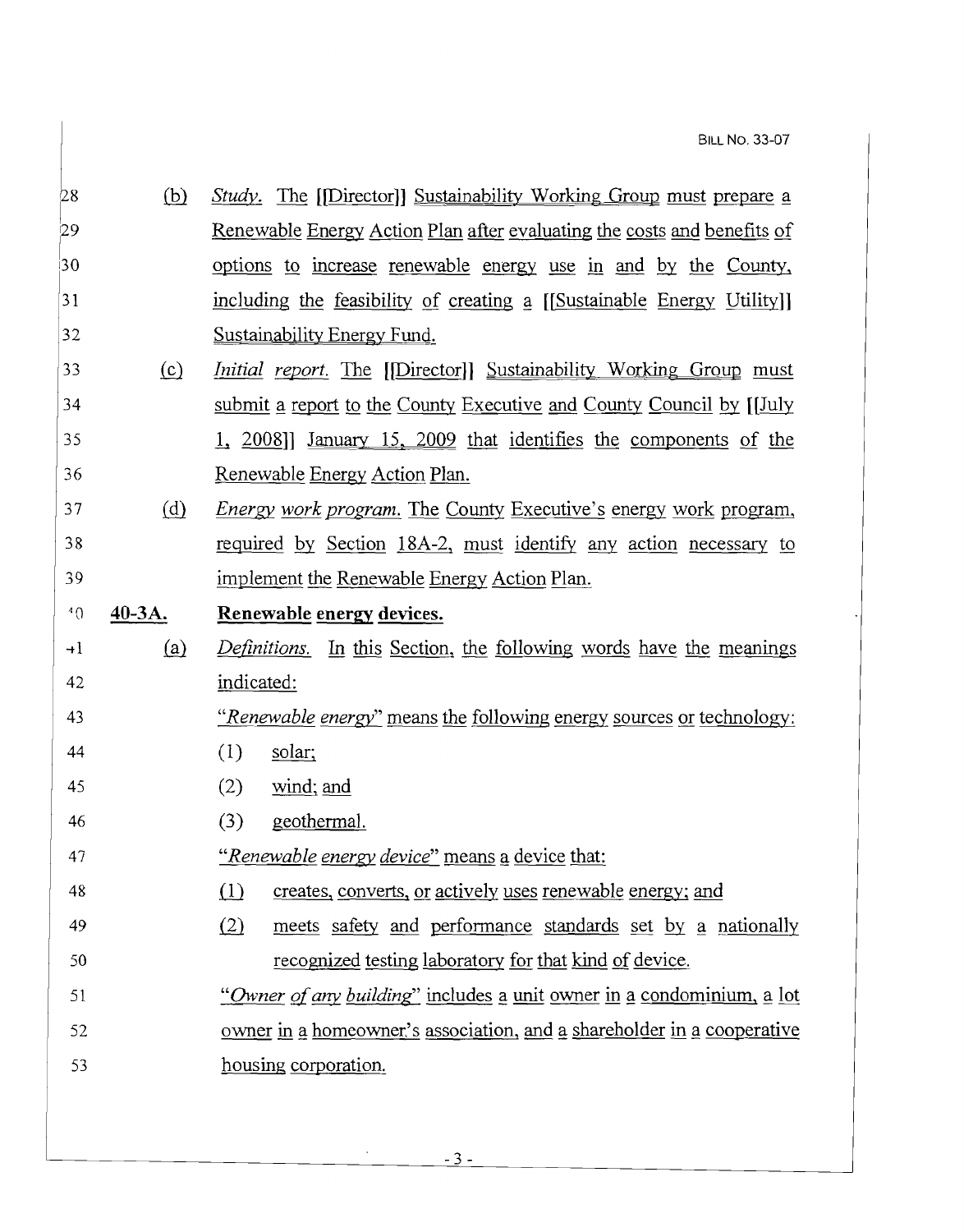| 54       | (b) | <i>Prohibition.</i> A person must not create or enforce any deed restriction,  |  |  |  |  |
|----------|-----|--------------------------------------------------------------------------------|--|--|--|--|
| 55       |     | covenant, rule, or regulation, or take any other action, which would           |  |  |  |  |
| 56       |     | prohibit the owner of any building from installing a renewable energy          |  |  |  |  |
| 57       |     | device.                                                                        |  |  |  |  |
| 58       | (c) | <i>Applicability.</i>                                                          |  |  |  |  |
| 59       |     | (1)<br>$[$ [This]] Except as provided in $[$ [subparagraph]] paragraph $(2)$ , |  |  |  |  |
| 60       |     | this Section applies to all deed restrictions, covenants, rules, and           |  |  |  |  |
| 61       |     | regulations adopted before and after this Section became law.                  |  |  |  |  |
| 62       |     | This Section does not apply to a restriction imposed by:<br>(2)                |  |  |  |  |
| 63       |     | a forest conservation easement; or<br>(i)                                      |  |  |  |  |
| 64       |     | a historic preservation requirement.<br>(ii)                                   |  |  |  |  |
| 65       |     | $[[52-18Q]]$ 52-18R. Property tax credit – renewable energy.                   |  |  |  |  |
| -56      | (a) | <i>Definitions.</i> In this Section, the following words have the meanings     |  |  |  |  |
| $\sigma$ |     | indicated:                                                                     |  |  |  |  |
| 68       |     | "Director" means the Director of the Department of Finance or the              |  |  |  |  |
| 69       |     | Director's designee.                                                           |  |  |  |  |
| 70       |     | <i>Eligible cost</i> " means the cost of buying or installing a solar or       |  |  |  |  |
| 71       |     | geothermal energy device or energy conservation device, including any          |  |  |  |  |
| 72       |     | part, component, or accessory necessary to operate the device, that is         |  |  |  |  |
| 73       |     | <u>installed within 12 months before a property owner submits an</u>           |  |  |  |  |
| 74       |     | application to the Department of Finance under subsection (f).                 |  |  |  |  |
| 75       |     | <i>"Energy conservation device"</i> means a device that:                       |  |  |  |  |
| 76       |     | reduces the demands for conventional fuels or efficiency of these<br>$\Box$    |  |  |  |  |
| 77       |     | fuels, including:                                                              |  |  |  |  |
| 78       |     | caulking and weatherstripping doors and windows;<br>(A)                        |  |  |  |  |
| 79       |     | furnace efficiency modifications, including:<br>(B)                            |  |  |  |  |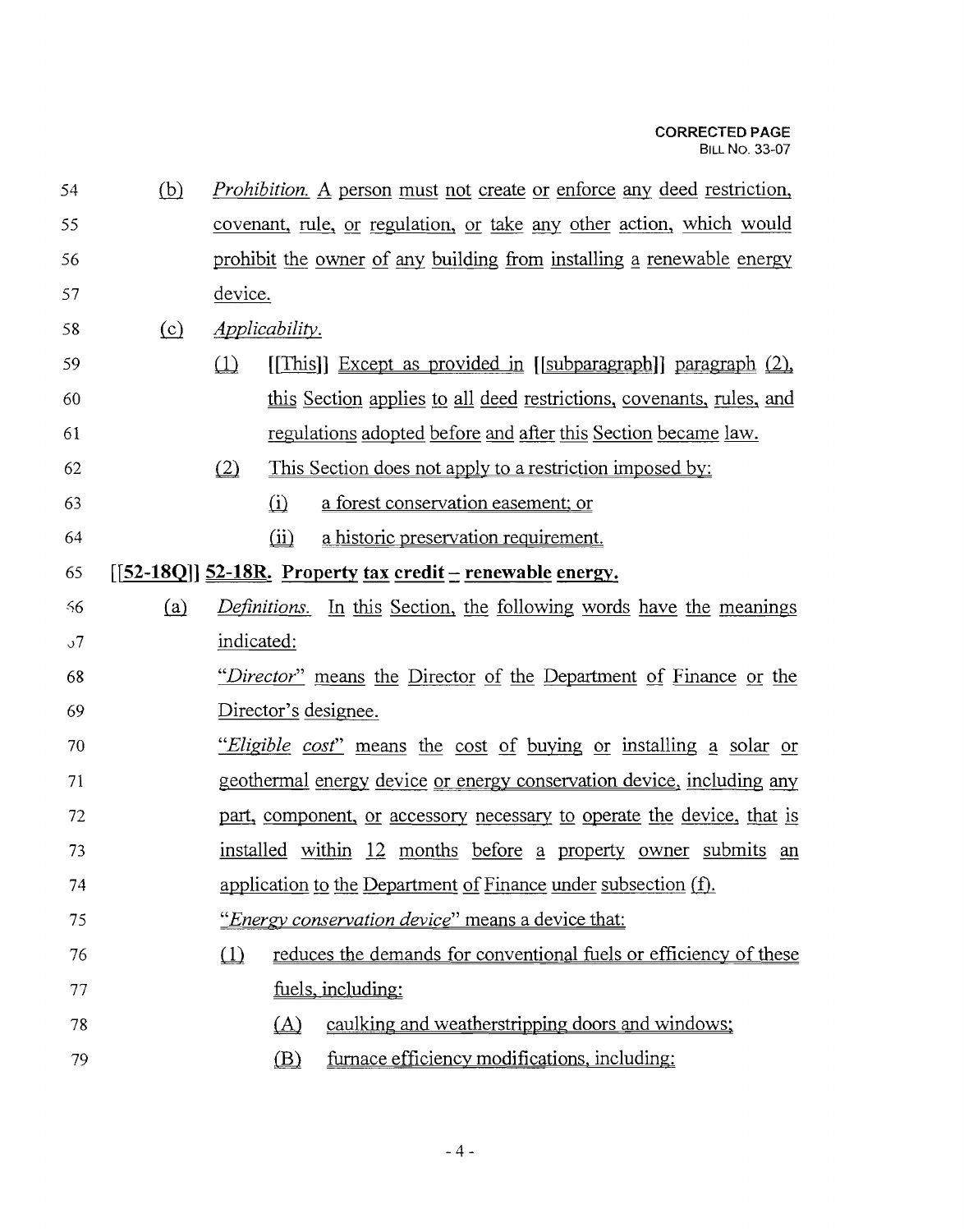$\mathcal{L}^{\text{max}}_{\text{max}}$ 

| 80       | replacing a burner, furnace, heat pump, or boiler if<br>$\Omega$          |
|----------|---------------------------------------------------------------------------|
| 81       | the replacement substantially increases the energy                        |
| 82       | efficiency of the heating system;                                         |
| 83       | a device to modify flue openings that increases the<br>$\omega$           |
| 84       | energy efficiency of the heating system; and                              |
| 85       | any electrical or mechanical furnace ignition system<br>(ii)              |
| 86       | which replaces a standing gas pilot light;                                |
| 87       | $\circ$<br>a programmable thermostat;                                     |
| 88       | (D)<br>ceiling, attic, wall, or floor insulation;                         |
| 89       | $\times$<br>water heater insulation;                                      |
| 90       | (E)<br>storm windows or doors, multiglazed windows or doors,              |
| 91       | and heat-absorbed or heat-reflective glazed window or                     |
| $\Omega$ | door materials;                                                           |
| 93       | $\circ$<br>any device which controls demand of appliances and aids        |
| 94       | <u>load management; and</u>                                               |
| 95       | (H)<br>other conservation<br>device, renewable<br>any<br>energy           |
| 96       | technology, and specific home improvement that the                        |
| 97       | <u>Director finds necessary to assure that energy conservation</u>        |
| 98       | measures are effective; and                                               |
| 99       | (2)<br>meets safety and performance standards set by a nationally         |
| 100      | <u>recognized testing laboratory for that kind of device.</u>             |
| 101      | <i>Energy conservation device</i> does not include a standard household   |
| 102      | appliance, such as a washing machine or clothes dryer.                    |
| 103      | "Geothermal energy device" means a device that:                           |
| 104      | (1)<br>uses geothermal energy to heat or cool a structure, to provide hot |
| 105      | water for use in the structure, or to generate electricity to be used     |
| 6        | in the structure; and                                                     |

 $\mathcal{L}(\mathcal{L}^{\text{max}})$  .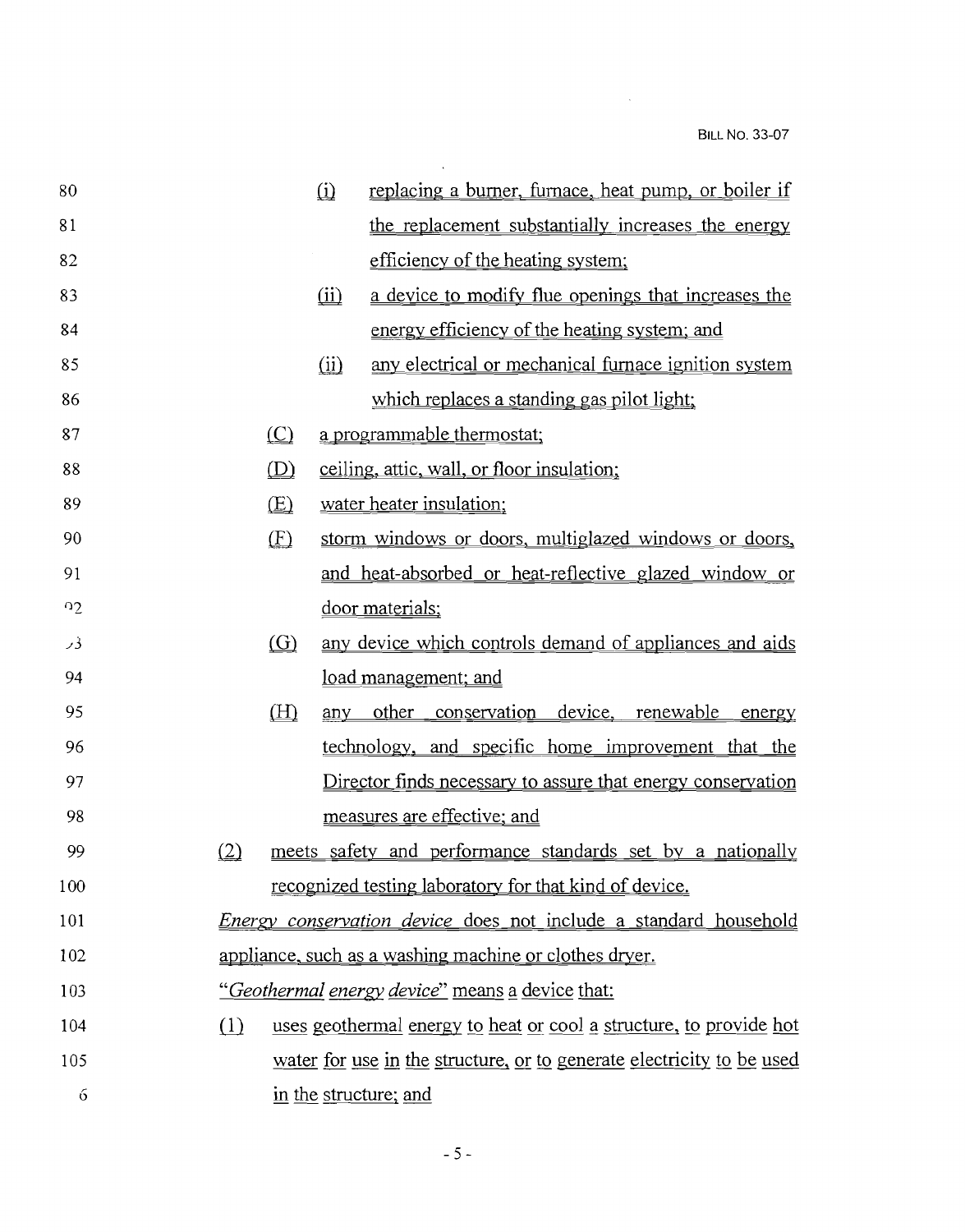| 107 |     | (2)      | meets safety and performance standards set by a nationally                   |
|-----|-----|----------|------------------------------------------------------------------------------|
| 108 |     |          | recognized testing laboratory for that kind of device.                       |
| 109 |     |          | "Solar energy device" means a device that:                                   |
| 110 |     | (1)      | uses solar energy to heat or cool a structure, to provide hot water          |
| 111 |     |          | for use in the structure, or to generate electricity to be used in the       |
| 112 |     |          | structure; and                                                               |
| 113 |     | (2)      | meets safety and performance standards set by a nationally                   |
| 114 |     |          | recognized testing laboratory for that kind of device.                       |
| 115 |     |          | "Tax-Property Article" means the Tax-Property Article of the Maryland        |
| 116 |     | Code.    |                                                                              |
| 117 | (b) |          | <i>Credit.</i> As authorized by §9-203 of the Tax-Property Article, an owner |
| 118 |     |          | of an owner-occupied residential property that uses a solar or               |
| 119 |     |          | geothermal energy device or an energy conservation device may receive        |
| 220 |     |          | a credit against the County property tax credit.                             |
| 121 | (c) |          | <u>Amount of Credit.</u>                                                     |
| 122 |     | $\Omega$ | The credit allowed under this Section for a geothermal or solar              |
| 123 |     |          | energy device is the [[lesser]] lower of:                                    |
| 124 |     |          | $[(1)][(A) 50\%$ of the eligible costs; or                                   |
| 125 |     |          | $[(2)]$ $(B)$ \$5,000 for a heating system or \$1,500 for a hot water        |
| 126 |     |          | supply system.                                                               |
| 127 |     | (2)      | In any fiscal year, a person must not receive [[more than 1 credit           |
| 128 |     |          | under subsection(c)(1)] a credit for more than 1 geothermal or               |
| 129 |     |          | solar energy device per property.                                            |
|     |     |          |                                                                              |
| 130 |     | $\Omega$ | In any fiscal year, the credit allowed under this Section for [[an]]         |
| 131 |     |          | eligible costs for all energy conservation [[device is]] devices             |

 $\mathcal{L}_{\text{max}}$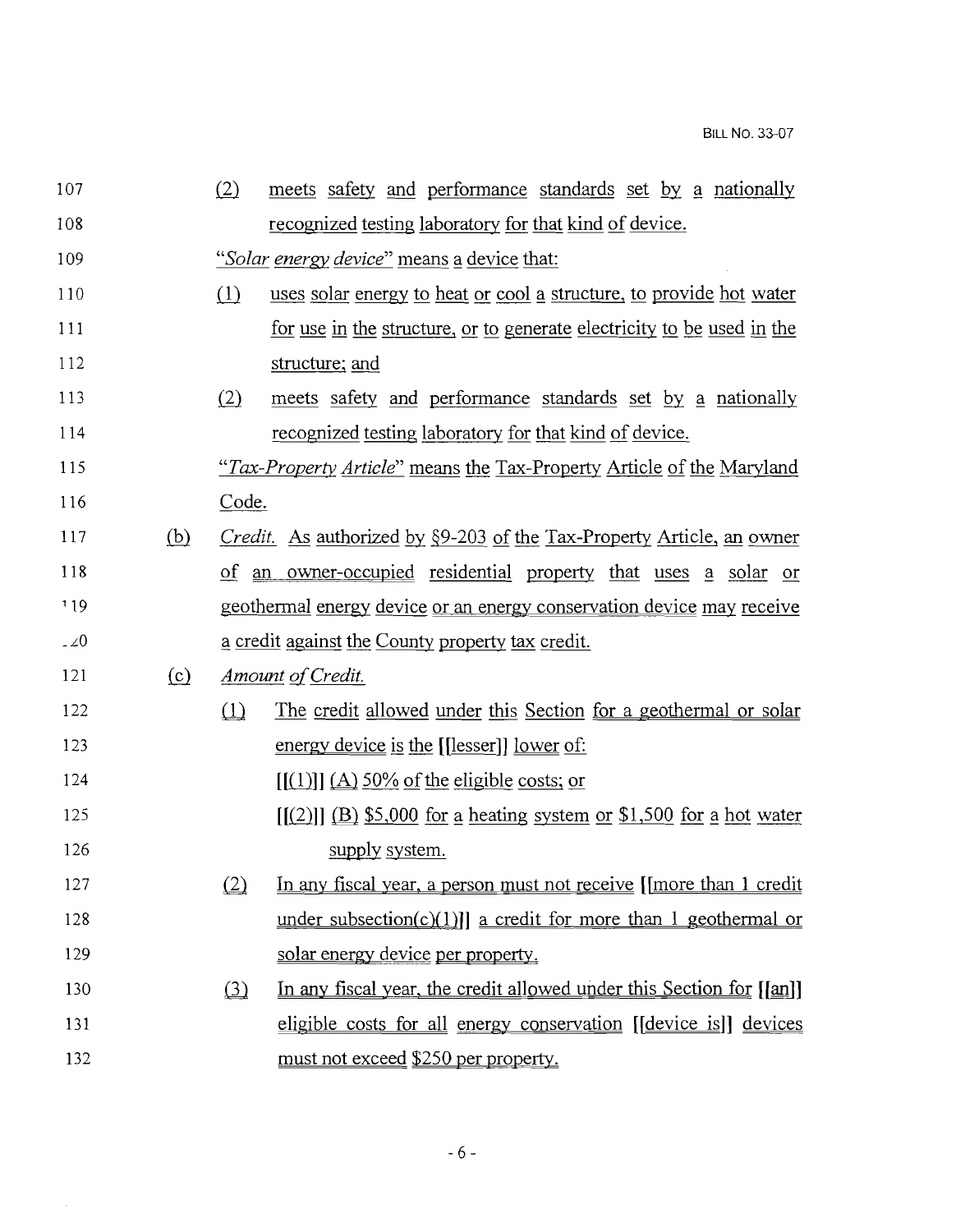| 133            | (d)      | Annual aggregate limit.   |                                                                          |  |  |
|----------------|----------|---------------------------|--------------------------------------------------------------------------|--|--|
| 134            |          | (1)                       | [[During]] Unless a larger amount is [[appropriated]] approved in        |  |  |
| 135            |          |                           | the annual operating budget or a Council resolution, during any          |  |  |
| 136            |          |                           | fiscal year, the total credits granted under this Section must not       |  |  |
| 137            |          |                           | exceed:                                                                  |  |  |
| 138            |          |                           | \$250,000 for solar and geothermal energy devices; and<br>(A)            |  |  |
| 139            |          |                           | \$250,000 for energy conservation devices.<br>(B)                        |  |  |
| 140            |          | (2)                       | Credits must be granted in the order in which the Department of          |  |  |
| 141            |          |                           | Finance receives complete applications under subsection (f).             |  |  |
| 142            |          | (3)                       | A complete application that, if granted, would cause the limit set       |  |  |
| 143            |          |                           | in paragraph (1) of this subsection to be exceeded, must be              |  |  |
| 144            |          |                           | granted in the next fiscal year or years based on the order in           |  |  |
| 145            |          |                           | which the Department of Finance received the application.                |  |  |
| $. + 6$        | (e)      |                           | Carry Over.                                                              |  |  |
| 147            |          | (1)                       | The amount of a credit in any tax year must not exceed the               |  |  |
| 148            |          |                           | <u>amount of the County property tax imposed on the property in</u>      |  |  |
| 149            |          |                           | that tax year.                                                           |  |  |
| 150            |          | (2)                       | <u>Any amount of a credit not taken in the tax year in which an</u>      |  |  |
| 151            |          |                           | <u>application is approved may be carried over for an additional two</u> |  |  |
| 152            |          |                           | years.                                                                   |  |  |
| 153            |          | (3)                       | When a credit is carried over under this subsection, the full            |  |  |
| 154            |          |                           | amount of the credit must be counted towards the annual                  |  |  |
| 155            |          |                           | aggregate limit established in subsection $(d)$ in the year in which     |  |  |
| 156            |          |                           | an application is approved.                                              |  |  |
| 157            | $\Omega$ | <i><u>Application</u></i> |                                                                          |  |  |
| 158            |          | $\Omega$                  | A property owner must submit an application to the Director on           |  |  |
| $\mathfrak{Z}$ |          |                           | or before the date that the Director sets.                               |  |  |